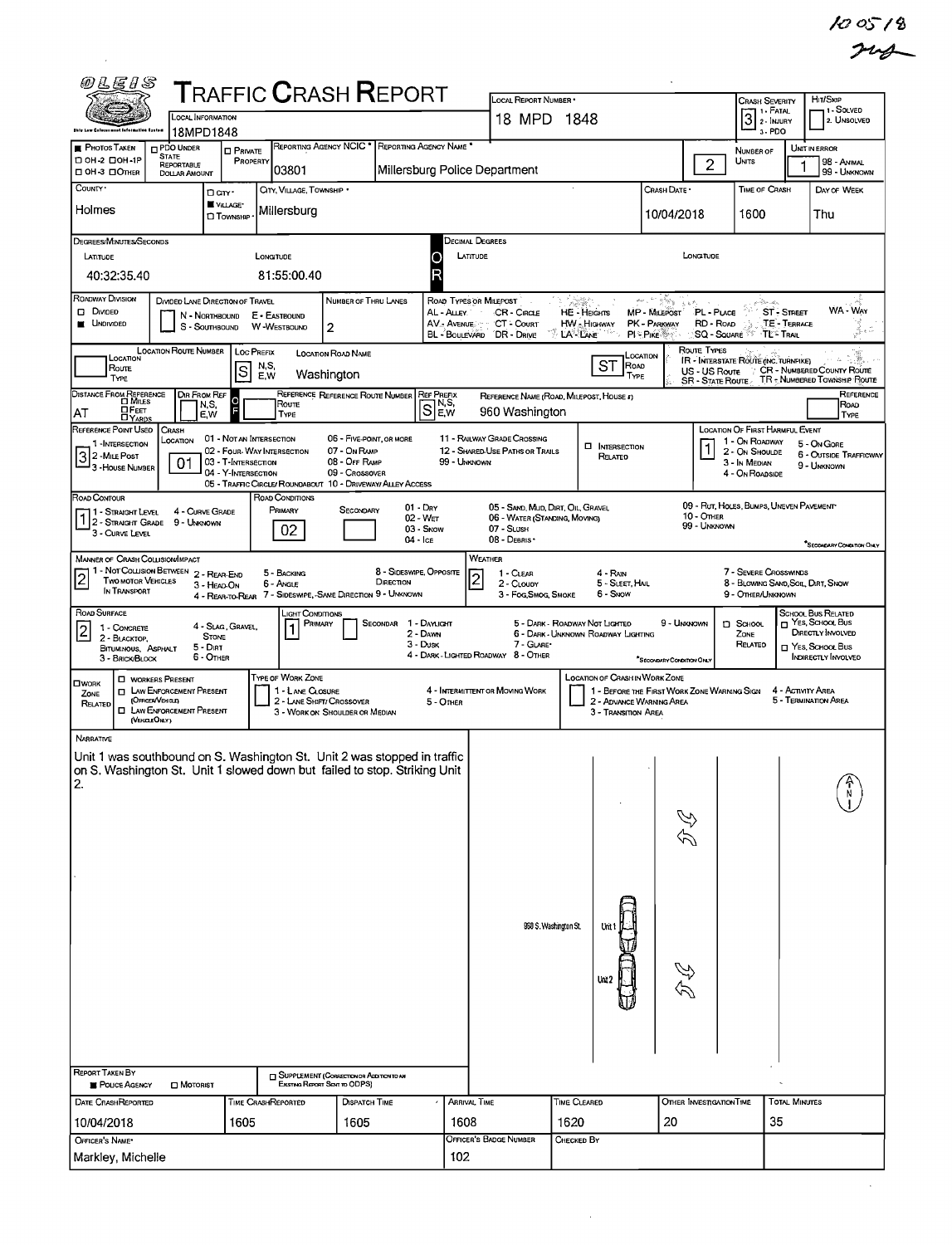|                                                            |                                                      |                                                                         |                                                          |                                                                                 |                                                   |                                                                                                                                                                                                                                                                                                                        |                   |                                                                                   |                                                                                 | LOCAL REPORT NUMBER                                             |                                                                                                                                                                                                  |                                                                                                                                                                                                                    |  |  |
|------------------------------------------------------------|------------------------------------------------------|-------------------------------------------------------------------------|----------------------------------------------------------|---------------------------------------------------------------------------------|---------------------------------------------------|------------------------------------------------------------------------------------------------------------------------------------------------------------------------------------------------------------------------------------------------------------------------------------------------------------------------|-------------------|-----------------------------------------------------------------------------------|---------------------------------------------------------------------------------|-----------------------------------------------------------------|--------------------------------------------------------------------------------------------------------------------------------------------------------------------------------------------------|--------------------------------------------------------------------------------------------------------------------------------------------------------------------------------------------------------------------|--|--|
|                                                            |                                                      |                                                                         |                                                          |                                                                                 |                                                   |                                                                                                                                                                                                                                                                                                                        |                   |                                                                                   |                                                                                 |                                                                 | 18 MPD 1848                                                                                                                                                                                      |                                                                                                                                                                                                                    |  |  |
| UNIT NUMBER                                                |                                                      |                                                                         |                                                          | OWNER NAME: LAST, FIRST, MIDDLE ( C) SAME AS DRIVER )                           |                                                   |                                                                                                                                                                                                                                                                                                                        |                   |                                                                                   | OWNER PHONE NUMBER                                                              |                                                                 | <b>DAMAGE SCALE</b>                                                                                                                                                                              | <b>DAMAGE AREA</b>                                                                                                                                                                                                 |  |  |
|                                                            |                                                      | Bryan, Michael, L                                                       |                                                          |                                                                                 |                                                   |                                                                                                                                                                                                                                                                                                                        |                   |                                                                                   | 740-291-7174                                                                    |                                                                 | $\overline{c}$                                                                                                                                                                                   | FRONT                                                                                                                                                                                                              |  |  |
| OWNER ADDRESS: CITY, STATE, ZIP                            |                                                      |                                                                         | <b>EISAME AS DRIVER</b> )                                |                                                                                 |                                                   |                                                                                                                                                                                                                                                                                                                        |                   |                                                                                   |                                                                                 |                                                                 | 1 - NONE                                                                                                                                                                                         | □                                                                                                                                                                                                                  |  |  |
| 1855 Hall Drive, Coshocton, OH, 43812                      |                                                      |                                                                         |                                                          |                                                                                 |                                                   |                                                                                                                                                                                                                                                                                                                        |                   |                                                                                   |                                                                                 |                                                                 |                                                                                                                                                                                                  |                                                                                                                                                                                                                    |  |  |
| LICENSE PLATE NUMBER<br><b>LP STATE</b>                    |                                                      |                                                                         |                                                          |                                                                                 |                                                   | <b>VEHICLE IDENTIFICATION NUMBER</b>                                                                                                                                                                                                                                                                                   |                   |                                                                                   |                                                                                 |                                                                 | 2 - Minon                                                                                                                                                                                        |                                                                                                                                                                                                                    |  |  |
| OН<br><b>FIT3250</b>                                       |                                                      |                                                                         |                                                          |                                                                                 |                                                   | 1C3CDZAB7EN227318                                                                                                                                                                                                                                                                                                      |                   |                                                                                   |                                                                                 | -1                                                              | 3 - FUNCTIONAL                                                                                                                                                                                   | o<br>□                                                                                                                                                                                                             |  |  |
| <b>VEHICLE YEAR</b><br><b>VEHICLE MAKE</b><br>2014         |                                                      |                                                                         |                                                          |                                                                                 | <b>VEHICLE MODEL</b><br>Caliber                   |                                                                                                                                                                                                                                                                                                                        |                   | VEHICLE COLOR<br>WHI                                                              |                                                                                 | 4 - DISABLING                                                   |                                                                                                                                                                                                  |                                                                                                                                                                                                                    |  |  |
| Dodge<br>INSURANCE COMPANY<br>$R$ Proof of                 |                                                      |                                                                         |                                                          | POUCY NUMBER                                                                    |                                                   | Toweo By                                                                                                                                                                                                                                                                                                               |                   |                                                                                   |                                                                                 | п<br>г.<br>о                                                    |                                                                                                                                                                                                  |                                                                                                                                                                                                                    |  |  |
| INSURANCE<br>Progressive<br>SHOWN                          |                                                      |                                                                         |                                                          | 919513506                                                                       |                                                   |                                                                                                                                                                                                                                                                                                                        |                   |                                                                                   | 9 - UNKNOWN                                                                     |                                                                 |                                                                                                                                                                                                  |                                                                                                                                                                                                                    |  |  |
| CARRIER NAME, ADDRESS, CITY, STATE, ZIP                    |                                                      |                                                                         |                                                          |                                                                                 |                                                   |                                                                                                                                                                                                                                                                                                                        |                   |                                                                                   |                                                                                 |                                                                 |                                                                                                                                                                                                  | RFA<br>CARRIER PHONE                                                                                                                                                                                               |  |  |
| US DOT                                                     |                                                      | VEHICLE WEIGHT GVWR/GCWR                                                |                                                          |                                                                                 |                                                   | CARGO BODY TYPE                                                                                                                                                                                                                                                                                                        |                   |                                                                                   |                                                                                 | TRAFFICWAY DESCRIPTION                                          |                                                                                                                                                                                                  |                                                                                                                                                                                                                    |  |  |
|                                                            |                                                      |                                                                         |                                                          | 1 - LESS THAN OR EQUAL TO 10K LBS                                               |                                                   | 101 - No Cargo Body Type/Not Applicabl 09 - Pole<br>02 - Bus/Van (9-15 Seats, Inc Driver)                                                                                                                                                                                                                              |                   | 10 - Cargo Tann                                                                   |                                                                                 |                                                                 | 1 - Two Way, Not Divided                                                                                                                                                                         |                                                                                                                                                                                                                    |  |  |
| HM PLACARD ID NO.                                          |                                                      |                                                                         | 2 - 10,001 to 26,000 k Las<br>3 - MORE THAN 26,000K LBS. |                                                                                 |                                                   | 03 - Bus (16+ Seats, Inc Daiver)<br>11 - FLAT BED<br>04 - VEHICLE TOWING ANOTHER VEHICLE<br>$12 - D$ ukP<br>05 - Logging<br>13 - CONCRETE MIXER<br>06 - INTERMODAL CONTAINER CHASIS<br>14 - AUTO TRANSPORTER<br>07 - CARGO VAN/ENGLOSED BOX<br>15 - GARBAGE /REFUSE<br>08 - GRAIN, CHIPS, GRAVEL<br>99 - OTHER/UNKNOWN |                   |                                                                                   |                                                                                 |                                                                 | 2 - Two-Way, Not Divided, Communios Left Turn Lave<br>3 - Two-Way, DIVIDED, UNPROTECTED (PAINTED OR GRASS >4FT.) MEDIA<br>4 - Two-Way, DIVIDED, POSITIVE MEDIANBARRIER<br>5 - ONE-WAY TRAFFICWAY |                                                                                                                                                                                                                    |  |  |
|                                                            |                                                      |                                                                         | HAZARDOUS MATERIAL                                       |                                                                                 |                                                   |                                                                                                                                                                                                                                                                                                                        |                   |                                                                                   |                                                                                 |                                                                 |                                                                                                                                                                                                  |                                                                                                                                                                                                                    |  |  |
|                                                            | <b>HM CLASS</b><br>NUMBER                            | $\Box$ Related                                                          |                                                          |                                                                                 |                                                   |                                                                                                                                                                                                                                                                                                                        |                   |                                                                                   |                                                                                 | <b>II</b> Hit / Skip UNT                                        |                                                                                                                                                                                                  |                                                                                                                                                                                                                    |  |  |
| NON-MOTORIST LOCATION PRIOR TO IMPACT                      |                                                      |                                                                         |                                                          | TYPE OF USE                                                                     | UNIT TYPE                                         |                                                                                                                                                                                                                                                                                                                        |                   |                                                                                   |                                                                                 |                                                                 |                                                                                                                                                                                                  |                                                                                                                                                                                                                    |  |  |
|                                                            |                                                      | 01 - INTERSECTION - MARKED CROSSWAL<br>02 - INTERSECTION - NO CROSSWALK |                                                          |                                                                                 |                                                   | 03<br>01 - SUB-COMPACT                                                                                                                                                                                                                                                                                                 |                   |                                                                                   |                                                                                 |                                                                 |                                                                                                                                                                                                  | PASSENGER VEHICLES (LESS THAN 9 PASSENGERS MEDIMEANY TRUCKS OR COMBO UNITS > 10K LBS BUS/VAN/LIMO(9 OR MORE INCLUDING DRIVER)<br>13 - SINGLE UNIT TRUCK OR VAN 2AXLE, 6 TIRES 21 - BUS/VAN (9-15 SEATE INC DRIVER) |  |  |
|                                                            | 03 - INTERSECTION OTHER                              | 04 - MIDBLOCK - MARKED CROSSWALK                                        |                                                          | 1 - PERSONAL                                                                    |                                                   | 02 - COMPACT<br>99 - UMKNOWN 03 - MID SIZE                                                                                                                                                                                                                                                                             |                   |                                                                                   |                                                                                 | 14 - SINGLE UNIT TRUCK; 3+ AXLES                                |                                                                                                                                                                                                  | 22 - Bus (16+ Seats, Inc Daver)<br>NON-MOTORIST                                                                                                                                                                    |  |  |
|                                                            | 06 - BICYCLE LANE                                    | 05 - TRAVEL LANE - OTHER LOCATION                                       |                                                          | 2 - COMMERCIAL<br>3 - GOVERNMENT                                                |                                                   | on Hin/Skip<br>04 - FULL SIZE<br>05 - MINIVAN                                                                                                                                                                                                                                                                          |                   |                                                                                   |                                                                                 | 15 - SINGLE UNIT TRUCK / TRAILER<br>16 - TRUCK/TRACTOR (BOSTAL) |                                                                                                                                                                                                  | 23 - ANNAL WITH RIDER<br>24 - ANNAL WITH BUGGY, WAGON, SURREY                                                                                                                                                      |  |  |
|                                                            | 07 - SHOULDER/ROADSIDE<br>08 - SIDEWALK              |                                                                         |                                                          |                                                                                 |                                                   | <b>06 - SPORT UTILITY VEHICLE</b><br>07 - Pickup                                                                                                                                                                                                                                                                       |                   |                                                                                   | 17 - TRACTOR/SEMI-TRAILER<br><b>18 - TRACTOR/DOUBLE</b><br>19 - TRACTOR/TRIPLES |                                                                 |                                                                                                                                                                                                  | 25 - BICYCLE/PEDACYCLIST<br>26 - PEDESTRIAN/SKATER                                                                                                                                                                 |  |  |
|                                                            | 09 - MEDIAN/CROSSING ISLAND<br>10 - DRIVE WAY ACCESS |                                                                         |                                                          | <b>DIN EMERGENCY</b><br>RESPONSE                                                |                                                   | 08 - VAN<br>09 - MOTORCYCLE                                                                                                                                                                                                                                                                                            |                   |                                                                                   |                                                                                 | 20 - OTHER MEDIHEAVY VEHICLE                                    |                                                                                                                                                                                                  | 27 - OTHER NON-MOTORIST                                                                                                                                                                                            |  |  |
|                                                            | 12 - NON-TRAFFICWAY AREA                             | 11 - SHARED-USE PATH OR TRAIL                                           |                                                          |                                                                                 |                                                   | 10 - Motorized Bicycle<br>11 - SNOWMOBILE/ATV                                                                                                                                                                                                                                                                          |                   |                                                                                   |                                                                                 | HAS HM PLACARD                                                  |                                                                                                                                                                                                  |                                                                                                                                                                                                                    |  |  |
|                                                            | 99 - OTHER/UNKNOWN                                   |                                                                         |                                                          |                                                                                 |                                                   | 12 - OTHER PASSENGER VEHICLE                                                                                                                                                                                                                                                                                           |                   |                                                                                   |                                                                                 |                                                                 |                                                                                                                                                                                                  |                                                                                                                                                                                                                    |  |  |
| SPECIAL FUNCTION <sup>O1</sup> - NONE                      | $02 - T_Ax$                                          | 03 - RENTAL TRUCK (OVER 10K LBS)                                        |                                                          | 09 - AMBULANCE<br>$10 - F$ $RE$                                                 |                                                   | 17 - FARM VEHICLE<br>18 - FARM EQUIPMENT<br>19 Мотовноме                                                                                                                                                                                                                                                               | 02                | MOST DAMAGED AREA<br>01 - None                                                    |                                                                                 | 08 - LEFT SIDE                                                  | 99 - Unknown                                                                                                                                                                                     | Астон<br>3 2 - Non-Contact                                                                                                                                                                                         |  |  |
| 01                                                         | 05 - Bus - Transit                                   |                                                                         |                                                          | 11 - HIGHWAY/MAINTENANCE<br>04 - Bus - School (Public or Private) 12 - Milltary |                                                   | 20 - Gour Cart<br>$21 -$ Train                                                                                                                                                                                                                                                                                         |                   | 02 - CENTER FRONT<br>03 - Right Front<br><b>IMPACT ARE 04 - RIGHT SIDE</b>        |                                                                                 | 09 - LEFT FRONT<br>10 - TOP AND WINDOWS                         |                                                                                                                                                                                                  | 3 - STRIKING                                                                                                                                                                                                       |  |  |
|                                                            | 06 - Bus - Charter<br>07 - Bus - SHUTTLE             |                                                                         |                                                          | 13 - Pouce<br>14 - Pusuc Ununy                                                  |                                                   | 22 - OTHER (EXPLANIV NARRATIVE)                                                                                                                                                                                                                                                                                        | 02                | 05 - RIGHT REAR<br>06 - REAR CENTER                                               |                                                                                 | 11 - UNDERGARRIAGE<br>12 - LOAD/TRAILER                         |                                                                                                                                                                                                  | 4 - Struck<br>5 - STRIKING/STRUCK                                                                                                                                                                                  |  |  |
|                                                            | 08 - Bus - Other                                     |                                                                         |                                                          | 15 OTHER GOVERNMENT<br>16 - CONSTRUCTION EQ.P.                                  |                                                   |                                                                                                                                                                                                                                                                                                                        |                   | 07 - LEFT REAR                                                                    |                                                                                 | 13 - TOTAL (ALL AREAS)<br>14 - Отнен                            |                                                                                                                                                                                                  | 9 - Uragnown                                                                                                                                                                                                       |  |  |
| PRE-CRASH ACTIONS                                          | MOTORIST                                             |                                                                         |                                                          |                                                                                 |                                                   |                                                                                                                                                                                                                                                                                                                        |                   | Non MOTORIST                                                                      |                                                                                 |                                                                 |                                                                                                                                                                                                  |                                                                                                                                                                                                                    |  |  |
| 01                                                         |                                                      | 01 - Straight Ahead                                                     |                                                          | 07 - Making U-Turn                                                              |                                                   | 13 - Negotiating a Curve                                                                                                                                                                                                                                                                                               |                   |                                                                                   |                                                                                 | 15 - ENTERING OR CROSSING SPECIFIED LOCATIO                     |                                                                                                                                                                                                  | 21 - OTHER NON-MOTORIST ACTION                                                                                                                                                                                     |  |  |
| 99 - UNKNOWN                                               |                                                      | 02 - BACKING<br>03 - CHANGING LANES                                     |                                                          | 08 - ENTERING TRAFFIC LANE<br>09 - LEAVING TRAFFIC LANE                         |                                                   | 14 - OTHER MOTORIST ACTIO<br>17 - WORKING<br>18 - Pushing Venicle                                                                                                                                                                                                                                                      |                   |                                                                                   |                                                                                 | 16 - WALKING RUNNING, JOGGING, PLAYING, CYCLING                 |                                                                                                                                                                                                  |                                                                                                                                                                                                                    |  |  |
|                                                            |                                                      | 04 - OVERTAKING/PASSING<br>05 - MAKING RIGHT TURN                       |                                                          | 10 - PARKED<br>11 - SLOWING OR STOPPED IN TRAFFIC                               |                                                   |                                                                                                                                                                                                                                                                                                                        |                   |                                                                                   |                                                                                 | 19 - APPROACHING OR LEAVING VEHICLE                             |                                                                                                                                                                                                  |                                                                                                                                                                                                                    |  |  |
|                                                            |                                                      | 06 - MAKING LEFT TURN                                                   |                                                          | 12 - DRIVERLESS                                                                 |                                                   |                                                                                                                                                                                                                                                                                                                        |                   |                                                                                   | 20 - STANDING                                                                   |                                                                 | <b>VEHICLE DEFECTS</b>                                                                                                                                                                           |                                                                                                                                                                                                                    |  |  |
| contributing Circumstance,<br>PRIMARY                      | MOTORIST<br>01 - Nove                                |                                                                         |                                                          |                                                                                 | 11 - IMPROPER BACKING                             |                                                                                                                                                                                                                                                                                                                        |                   | Non Motorist                                                                      |                                                                                 |                                                                 |                                                                                                                                                                                                  | 01 - TURN SIGNALS                                                                                                                                                                                                  |  |  |
| 09                                                         |                                                      | 02 - FAILURE TO YIELD<br>03 - RAN RED LIGHT                             |                                                          |                                                                                 |                                                   | 12 - IMPROPER START FROM PARKED POSITION                                                                                                                                                                                                                                                                               |                   | 22 - None<br>23 - IMPROPER CROSSING<br>24 - DARTING                               |                                                                                 |                                                                 |                                                                                                                                                                                                  | 02 - HEAD LAMPS<br>03 - TAIL LAMPS                                                                                                                                                                                 |  |  |
| SECONDARY                                                  |                                                      | 04 - RAN STOP SIGN<br>05 - Exceeded Speed Limit                         |                                                          |                                                                                 |                                                   | 13 - STOPPED OR PARKED ILLEGALLY<br>14 - OPERATING VEHICLE IN NEGLIGENT MANNER                                                                                                                                                                                                                                         |                   | 25 - LYING AND/OR LLEGALLY IN ROADWAY                                             |                                                                                 |                                                                 |                                                                                                                                                                                                  | 04 - Brakes<br>05 - STEERING                                                                                                                                                                                       |  |  |
| 06 - UNSAFE SPEED<br>07 - IMPROPER TURN                    |                                                      |                                                                         |                                                          |                                                                                 |                                                   | 15 - Swering to Avoid (Due to External Conditions)<br>16 - WRDNG SIDE/WRONG WAY                                                                                                                                                                                                                                        |                   | 26 - FALURE TO YIELD RIGHT OF WAY<br>27 - NOT VISIBLE (DARK CLOTHING)             |                                                                                 |                                                                 |                                                                                                                                                                                                  | 06 - TIRE BLOWOUT<br>07 - WORN OR SUCK TIRES                                                                                                                                                                       |  |  |
|                                                            |                                                      | 08 - LEFT OF CENTER<br>09 - FOLLOWED TOO CLOSELY/ACDA                   |                                                          |                                                                                 | 17 - FALURE TO CONTROL<br>18 - VISION OBSTRUCTION |                                                                                                                                                                                                                                                                                                                        |                   | 28 - INATTENTIVE<br>29 - FAILURE TO OBEY TRAFFIC SIGNS                            |                                                                                 |                                                                 |                                                                                                                                                                                                  | 08 - TRAILER EQUIPMENT DEFECTIVE<br>09 - MOTOR TROUBLE                                                                                                                                                             |  |  |
| 99 - UNKNOWN                                               |                                                      | 10 - IMPROPER LANE CHANGE<br><b>PASSING OFF ROAD</b>                    |                                                          |                                                                                 |                                                   | 19 - OPERATING DEFECTIVE EQUIPMENT<br>20 - LOAD SHIFTING/FALUNG/SPILLING<br>21 - OTHER IMPROPER ACTION                                                                                                                                                                                                                 |                   | /Signals/Officer<br>30 - WRONG SIDE OF THE ROAD<br>31 - OTHER NON-MOTORIST ACTION |                                                                                 |                                                                 |                                                                                                                                                                                                  | 10 - DISABLED FROM PRIOR ACCIDENT<br>11 - OTHER DEFECTS                                                                                                                                                            |  |  |
| SEQUENCE OF EVENTS                                         |                                                      |                                                                         |                                                          |                                                                                 |                                                   |                                                                                                                                                                                                                                                                                                                        |                   |                                                                                   |                                                                                 |                                                                 |                                                                                                                                                                                                  |                                                                                                                                                                                                                    |  |  |
| 20                                                         |                                                      |                                                                         |                                                          | 6                                                                               |                                                   | <b>NON-COLUSION EVENTS</b><br>01 - OVERTURN/ROLLOVER                                                                                                                                                                                                                                                                   |                   | 06 - EQUIPMENT FAILURE                                                            | (BLOWN TIRE, BRAKE FALLIFIE, ETC)                                               |                                                                 | 10 - Cross Median                                                                                                                                                                                |                                                                                                                                                                                                                    |  |  |
| <b>FIRST</b><br>HARMFUL <sup>1</sup>                       | $M$ osi                                              |                                                                         |                                                          | 99 - Unknown                                                                    |                                                   | 02 - FIRE/EXPLOSION<br>03 - IMMERSION                                                                                                                                                                                                                                                                                  |                   | 07 - SEPARATION OF UNITS<br>08 - RAN OFF ROAD RIGHT                               |                                                                                 |                                                                 | 11 - Cross CENTER LINE<br>OPPOSITE DIRECTION OF TRAVEL                                                                                                                                           |                                                                                                                                                                                                                    |  |  |
| EVENT                                                      | HARMFUL <sup>1</sup><br>EVENT                        |                                                                         |                                                          |                                                                                 |                                                   | 04 - Jackknife<br>05 - CARGO/EQUIPMENT LOSS OR SHIFT 09 - RAN OFF ROAD LEFT                                                                                                                                                                                                                                            |                   |                                                                                   |                                                                                 |                                                                 | 12 - DOWNHILL RUNAWAY<br>13 - OTHER NON-COLLISION                                                                                                                                                |                                                                                                                                                                                                                    |  |  |
| COLLISION WITH PERSON, VEHICLE OR OBJECT NOT FIXED         |                                                      |                                                                         |                                                          |                                                                                 |                                                   | COLLISION WITH FIXED, OBJECT<br>25 - IMPACT ATTENUATOR/CRASH CUSHION33 - MEDIAN CABLE BARRIER                                                                                                                                                                                                                          |                   |                                                                                   |                                                                                 |                                                                 | 41 - OTHER POST, POLE                                                                                                                                                                            | $48 - TRE$                                                                                                                                                                                                         |  |  |
| 14 - PEDESTRIAN<br>15 - PEDALCYCLE                         |                                                      |                                                                         |                                                          | 21 - PARKED MOTOR VEHICLE<br>22 - WORK ZONE MAINTENANCE EQUIPMENT               |                                                   | 26 - BRIDGE OVERHEAD STRUCTURE<br>27 - BRIDGE PIER OR ABUTMENT                                                                                                                                                                                                                                                         |                   | 34 - MEDIAN GUARDRAIL BARRIER<br>35 - MEDIAN CONCRETE BARRIER                     |                                                                                 |                                                                 | OR SUPPORT<br>42 - Culvert                                                                                                                                                                       | 49 - FIRE HYDRANT<br>50 - WORK ZONE MAINTENANCE                                                                                                                                                                    |  |  |
| 16 - RAILWAY VEHICLE (TRAIN, ENGINE)<br>17 - ANIMAL - FARM |                                                      |                                                                         |                                                          | 23 - STRUCK BY FALLING, SHIFTING CARGO<br>OR ANYTHING SET IN MOTION BY A        |                                                   | 28 - BRIDGE PARAPET<br>29 - BRIDGE RAIL                                                                                                                                                                                                                                                                                |                   | 36 - MEDIAN OTHER BARRIER<br>37 - TRAFFIC SIGN POST                               |                                                                                 | 43 - Cura<br>44 - Олсн                                          |                                                                                                                                                                                                  | EQUIPMENT<br>51 - WALL BUILDING, TUNNEL                                                                                                                                                                            |  |  |
| 18 - Anjmal - Deer<br>19 - ANIMAL OTHER                    |                                                      |                                                                         | <b>MOTOR VEHICLE</b>                                     | 24 - OTHER MOVABLE OBJECT                                                       |                                                   | 30 - GUARDRAIL FACE<br>31 - GUARDRAILEMD                                                                                                                                                                                                                                                                               |                   | 38 - OVERHEAD SIGN POST<br>39 - LIGHT/LUMINARIES SUPPORT                          |                                                                                 | 46 - FENCE                                                      | 45 EMBANKMENT                                                                                                                                                                                    | 52 - OTHER FIXED OBJECT                                                                                                                                                                                            |  |  |
| 20 - MOTOR VEHICLE IN TRANSPORT                            |                                                      |                                                                         |                                                          |                                                                                 |                                                   | 32 - PORTABLE BARRIER                                                                                                                                                                                                                                                                                                  |                   | 40 - Unury Pole                                                                   |                                                                                 |                                                                 | 47 - MALBOX                                                                                                                                                                                      |                                                                                                                                                                                                                    |  |  |
| UNIT SPEED                                                 |                                                      | POSTED SPEED                                                            | <b>TRAFFIC CONTROL</b>                                   | 01 - No Controls                                                                |                                                   | 07 - RAILROAD CROSSBUCKS                                                                                                                                                                                                                                                                                               |                   | 13 - CROSSWALK LINES                                                              |                                                                                 | UNIT DIRECTION                                                  | 1 - North                                                                                                                                                                                        | 5 - Northeast<br>9 - Unxnown                                                                                                                                                                                       |  |  |
| 5                                                          | 35                                                   |                                                                         | 01                                                       | 02 - Stor Stay<br>03 - YIELD SIGN                                               |                                                   | 08 - RAILROAD FLASHERS<br>09 - RALROAD CATES                                                                                                                                                                                                                                                                           | 15 - О тнея       | 14 - WALK/DON'T WALK                                                              | FROM                                                                            | Тο                                                              | 2 - South<br>3 - Exst                                                                                                                                                                            | 6 - NORTHWEST<br>7 - Southeast                                                                                                                                                                                     |  |  |
| <b>CI STATED</b>                                           |                                                      |                                                                         |                                                          | 04 - TRAFFIC SIGNAL<br>05 - TRAFFIC FLASHERS                                    |                                                   | 10 - COSTRUCTION BARRICADE<br>11 - PERSON (FLAGGER, OFFICER                                                                                                                                                                                                                                                            | 16 - Not Reported |                                                                                   |                                                                                 |                                                                 | 4 - West                                                                                                                                                                                         | 8 - Southwest                                                                                                                                                                                                      |  |  |
| <b>ESTIMATED</b>                                           |                                                      |                                                                         |                                                          | 06 - SCHOOL ZONE                                                                |                                                   | 12 - PAVEMENT MARKINGS                                                                                                                                                                                                                                                                                                 |                   |                                                                                   |                                                                                 |                                                                 |                                                                                                                                                                                                  |                                                                                                                                                                                                                    |  |  |

 $\label{eq:2} \mathcal{L} = \mathcal{L} \left( \mathcal{L} \right) \left( \mathcal{L} \right) \left( \mathcal{L} \right)$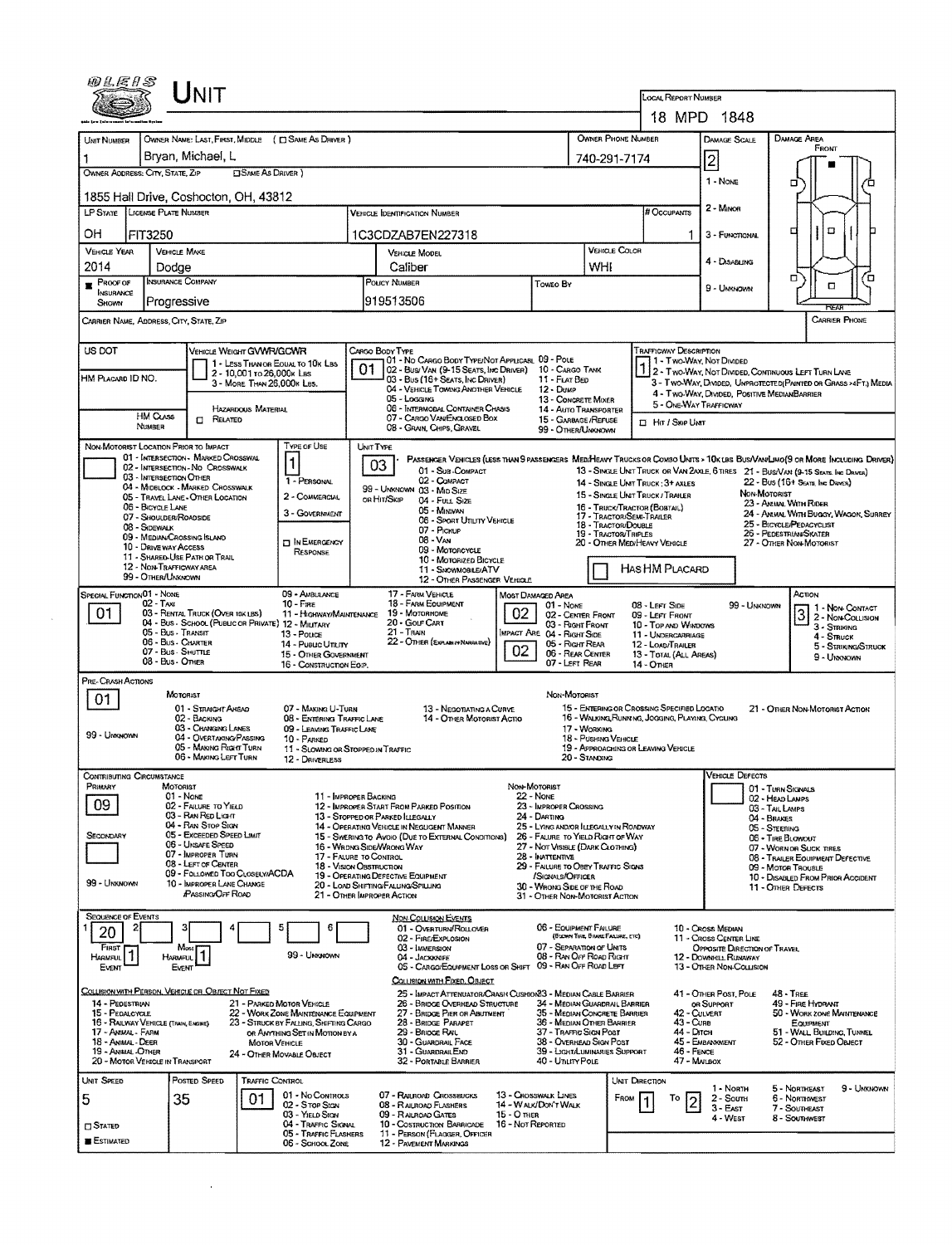| <b>INIT</b>                                                                                                                                                                                                                                                   | <b>LOCAL REPORT NUMBER</b>                                                                                                                                                                                         |  |  |  |  |  |  |  |
|---------------------------------------------------------------------------------------------------------------------------------------------------------------------------------------------------------------------------------------------------------------|--------------------------------------------------------------------------------------------------------------------------------------------------------------------------------------------------------------------|--|--|--|--|--|--|--|
|                                                                                                                                                                                                                                                               | 18 MPD 1848                                                                                                                                                                                                        |  |  |  |  |  |  |  |
| OWNER NAME: LAST, FIRST, MIDDLE ( C SAME AS DRIVER )<br>UNIT NUMBER                                                                                                                                                                                           | OWNER PHONE NUMBER<br>DAMAGE AREA<br><b>DAMAGE SCALE</b>                                                                                                                                                           |  |  |  |  |  |  |  |
| Bunt, Cresta, L<br>330-988-8277                                                                                                                                                                                                                               | FRONT                                                                                                                                                                                                              |  |  |  |  |  |  |  |
| OWNER ADDRESS: CITY, STATE, ZIP<br><b>CISAME AS DRIVER</b> )                                                                                                                                                                                                  | $\overline{2}$<br>O                                                                                                                                                                                                |  |  |  |  |  |  |  |
|                                                                                                                                                                                                                                                               | 1 - NOME<br>α<br>ά                                                                                                                                                                                                 |  |  |  |  |  |  |  |
| 8528 TR 566, Holmesville, OH, 44633                                                                                                                                                                                                                           |                                                                                                                                                                                                                    |  |  |  |  |  |  |  |
| <b>LP STATE LICENSE PLATE NUMBER</b><br>VEHICLE IDENTIFICATION NUMBER                                                                                                                                                                                         | 2 - MINOR<br># Occupants                                                                                                                                                                                           |  |  |  |  |  |  |  |
| OН<br><b>HKK7232</b><br>4T1BF28K0WU050595                                                                                                                                                                                                                     | $\Box$<br>1<br>3 - FUNCTIONAL                                                                                                                                                                                      |  |  |  |  |  |  |  |
| <b>VEHICLE YEAR</b><br><b>VEHICLE MAKE</b><br><b>VEHICLE MODEL</b>                                                                                                                                                                                            | <b>VEHICLE COLOR</b>                                                                                                                                                                                               |  |  |  |  |  |  |  |
| 1998<br>Corolla<br>BLU<br>Tovota                                                                                                                                                                                                                              | 4 - DISABLING                                                                                                                                                                                                      |  |  |  |  |  |  |  |
| <b>INSURANCE COMPANY</b><br>POUCY NUMBER<br>Proof of<br>Towed By                                                                                                                                                                                              | Έ<br>o                                                                                                                                                                                                             |  |  |  |  |  |  |  |
| INSURANCE<br>9234P647856<br>Nationwide<br>SHOWN                                                                                                                                                                                                               | 9 - UNKNOWN                                                                                                                                                                                                        |  |  |  |  |  |  |  |
|                                                                                                                                                                                                                                                               |                                                                                                                                                                                                                    |  |  |  |  |  |  |  |
| CARRIER NAME, ADDRESS, CITY, STATE, ZIP                                                                                                                                                                                                                       | <b>CARRIER PHONE</b>                                                                                                                                                                                               |  |  |  |  |  |  |  |
|                                                                                                                                                                                                                                                               |                                                                                                                                                                                                                    |  |  |  |  |  |  |  |
| US DOT<br>VEHICLE WEIGHT GVWR/GCWR<br>CARGO BODY TYPE<br>01 - No CARGO BODY TYPE/NOT APPLICABL 09 - POLE<br>1 - LESS THAN OR EQUAL TO 10K LBS                                                                                                                 | <b>TRAFFICWAY DESCRIPTION</b><br>1 - Two-Way, Not Divideo                                                                                                                                                          |  |  |  |  |  |  |  |
| 01<br>02 - Bus/VAN (9-15 SEATS, INC DRIVER) 10 - CARGO TANK<br>2 - 10,001 to 26,000k LBs<br>HM PLACARD ID NO.                                                                                                                                                 | 1 2 - Two-Way, Not Divided, Continuous Left Turn Lane                                                                                                                                                              |  |  |  |  |  |  |  |
| 03 - Bus (16+ Seats, Inc Driver)<br>11 - FLAT BED<br>3 - MORE THAN 26,000K LBS.<br>04 - VEHICLE TOWING ANOTHER VEHICLE<br>12 - Dump                                                                                                                           | 3 - Two-WAY, DIVIDEO, UNPROTECTED (PAINTED OR GRASS >4FT.) MEDIA<br>4 - TWO-WAY, DIVIDED, POSITIVE MEDIANBARRIER                                                                                                   |  |  |  |  |  |  |  |
| 05 - Locains<br>13 - CONCRETE MIXER<br>06 - INTERMODAL CONTAINER CHASIS<br>HAZARDOUS MATERIAL<br>14 - AUTO TRANSPORTER                                                                                                                                        | 5 - ONE-WAY TRAFFICWAY                                                                                                                                                                                             |  |  |  |  |  |  |  |
| <b>HM CLASS</b><br>07 - CARGO VAN ENGLOSED BOX<br><b>CI RELATED</b><br>15 - GARBAGE /REFUSE                                                                                                                                                                   | $\Box$ Hir / Skip Unit                                                                                                                                                                                             |  |  |  |  |  |  |  |
| NUMBER<br>08 - GRAIN, CHIPS, GRAVEL<br>99 - OTHER/UNKNOWN                                                                                                                                                                                                     |                                                                                                                                                                                                                    |  |  |  |  |  |  |  |
| TYPE OF USE<br>NON-MOTORIST LOCATION PRIOR TO IMPACT<br>UNIT TYPE                                                                                                                                                                                             |                                                                                                                                                                                                                    |  |  |  |  |  |  |  |
| 01 - INTERSECTION - MARKED CROSSWAL<br>$\mathbf{1}$<br>03<br>02 - INTERSECTION - NO CROSSWALK<br>01 - Sub-COMPACT                                                                                                                                             | PASSENGER VEHICLES (LESS THAN PRASSENGERS MEDIMEANY TRUCKS OR COMBO UNITS > 10K LBS BUS/VAN/LIMO(9 OR MORE INCLUDING DRIVER)<br>13 - SINGLE UNIT TRUCK OR VAN 2AXLE, 6 TIRES 21 - BUS/VAN (9-15 SEATS, INC DRIVER) |  |  |  |  |  |  |  |
| 03 - INTERSECTION OTHER<br>1 - PERSONAL<br>02 - COMPACT                                                                                                                                                                                                       | 22 - Bus (16+ Seats, Ing Driver)<br>14 - SINGLE UNIT TRUCK: 3+ AXLES                                                                                                                                               |  |  |  |  |  |  |  |
| 04 - MIDBLOCK - MARKED CROSSWALK<br>99 - Unknown 03 - Mid Size<br>2 - COMMERCIAL<br>05 - Travel LANE - OTHER LOCATION<br>ов Ни/Sки<br>04 - Full Size                                                                                                          | NON-MOTORIST<br>15 - SINGLE LINT TRUCK/TRAILER                                                                                                                                                                     |  |  |  |  |  |  |  |
| 06 - BICYCLE LANE<br>05 - Minivan<br>3 - GOVERNMENT                                                                                                                                                                                                           | 23 - Animal With Rider<br>16 - TRUCK/TRACTOR (BOBTAIL)<br>24 - ANIMAL WITH BUGGY, WAGON, SURREY<br>17 - TRACTOR/SEMI-TRAILER                                                                                       |  |  |  |  |  |  |  |
| 07 - SHOULDER/ROADSIDE<br>06 - SPORT UTILITY VEHICLE<br>08 - SOEWALK<br>07 - PICKUP                                                                                                                                                                           | 25 - BICYCLE/PEDACYCLIST<br>18 - TRACTOR/DOUBLE                                                                                                                                                                    |  |  |  |  |  |  |  |
| 09 - MEDIAN CROSSING ISLAND<br>$08 - VAN$<br><b>CI IN EMERGENCY</b>                                                                                                                                                                                           | 26 - PEDESTRIAN/SKATER<br>19 - TRACTOR/TRIPLES<br>20 - OTHER MEDIHEAVY VEHICLE<br>27 - OTHER NON-MOTORIST                                                                                                          |  |  |  |  |  |  |  |
| 10 - DRIVE WAY ACCESS<br>09 - MOTORCYCLE<br>RESPONSE<br>11 - SHARED-USE PATH OR TRAIL<br>10 - MOTORIZED BICYCLE                                                                                                                                               |                                                                                                                                                                                                                    |  |  |  |  |  |  |  |
| 12 - NON-TRAFFICWAY AREA<br>11 - SNOWMOBILE/ATV<br>99 - OTHER/UNKNOWN                                                                                                                                                                                         | HASHM PLACARD                                                                                                                                                                                                      |  |  |  |  |  |  |  |
| 12 - OTHER PASSENGER VEHICLE                                                                                                                                                                                                                                  |                                                                                                                                                                                                                    |  |  |  |  |  |  |  |
| SPECIAL FUNCTION 01 - NONE<br>09 - AMBULANCE<br>17 - FARM VEHICLE<br>MOST DAMAGED AREA<br>$02 - T_Ax$<br>$10 -$ Fine<br>18 - FARM EQUIPMENT<br>01 - None                                                                                                      | ACTION<br>08 - LEFT SIDE<br>99 - UNKNOWN                                                                                                                                                                           |  |  |  |  |  |  |  |
| 06<br>01<br>03 - RENTAL TRUCK (OVER 10KLBS)<br>11 - HIGHWAY/MAINTENANCE<br>19 - Мотовноме<br>02 - CENTER FRONT                                                                                                                                                | 1 1 - Non-Contact<br>$\overline{\mathbf{r}}$<br>09 - LEFT FRONT<br>2 - Non-Collision                                                                                                                               |  |  |  |  |  |  |  |
| 04 - Bus - SCHOOL (PUBLIC OR PRIVATE) 12 - MILITARY<br>20 - Golf Cart<br>03 - Right Front<br>10 - Top and Windows<br>3 - STRIKING<br>21 - Tran<br>05 - Bus - Transit<br><b>IMPACT ARE 04 - RIGHT SIDE</b><br>13 - Pouce<br>11 - UNDERCARRIAGE<br>4 - Struck   |                                                                                                                                                                                                                    |  |  |  |  |  |  |  |
| 22 - OTHER (EXPLAN IN NARRATIVE)<br>06 - Bus - Charter<br>05 - Right Rear<br>14 - PUBLIC UTILITY<br>06                                                                                                                                                        | 12 - LOAD/TRAILER<br>5 - STRIKING/STRUCK                                                                                                                                                                           |  |  |  |  |  |  |  |
| 07 - Bus - SHUTTLE<br>06 - REAR CENTER<br>15 - OTHER GOVERNMENT<br>08 - Bus - OTHER<br>07 - LEFT REAR<br>16 - CONSTRUCTION EOIP.                                                                                                                              | 13 - TOTAL (ALL AREAS)<br>9 - UNKNOWN<br><b>14 - OTHER</b>                                                                                                                                                         |  |  |  |  |  |  |  |
| PRE-CRASH ACTIONS                                                                                                                                                                                                                                             |                                                                                                                                                                                                                    |  |  |  |  |  |  |  |
| NON-MOTORIST<br>MOTORIST                                                                                                                                                                                                                                      |                                                                                                                                                                                                                    |  |  |  |  |  |  |  |
| 01<br>01 - STRAIGHT AHEAD<br>07 - MAKING U-TURN<br>13 - Negotiating a Curve                                                                                                                                                                                   | 15 - ENTERING OR CROSSING SPECIFIED LOCATIO<br>21 - OTHER NON-MOTORIST ACTION                                                                                                                                      |  |  |  |  |  |  |  |
| 02 - BACKING<br>08 - ENTERING TRAFFIC LANE<br>14 - OTHER MOTORIST ACTIO<br>03 - CHANGING LANES<br>09 - LEAVING TRAFFIC LANE<br>17 - WORKING                                                                                                                   | 16 - WALKING, RUNNING, JOGGING, PLAYING, CYCLING                                                                                                                                                                   |  |  |  |  |  |  |  |
| 99 - UNKNOWN<br>04 - OVERTAKING/PASSING<br>10 - PARKED<br>18 - Pushing Vehicle                                                                                                                                                                                |                                                                                                                                                                                                                    |  |  |  |  |  |  |  |
| 05 - MAKING RIGHT TURN<br>11 - Slowing or Stopped in Traffic<br>06 - Making Left Turn<br>20 - STANDING<br>12 - DRIVERLESS                                                                                                                                     | 19 - APPROACHING OR LEAVING VEHICLE                                                                                                                                                                                |  |  |  |  |  |  |  |
|                                                                                                                                                                                                                                                               |                                                                                                                                                                                                                    |  |  |  |  |  |  |  |
| Jontributing Circumstance<br>NON-MOTORIST<br>PRIMARY<br>MOTORIST                                                                                                                                                                                              | <b>VEHICLE DEFECTS</b><br>01 - TURN SIGNALS                                                                                                                                                                        |  |  |  |  |  |  |  |
|                                                                                                                                                                                                                                                               |                                                                                                                                                                                                                    |  |  |  |  |  |  |  |
| 11 - IMPROPER BACKING<br>22 - Nove<br>$01 - None$                                                                                                                                                                                                             | 02 - HEAD LAMPS                                                                                                                                                                                                    |  |  |  |  |  |  |  |
| 01<br>02 - FAILURE TO YIELD<br>12 - IMPROPER START FROM PARKED POSITION<br>23 - IMPROPER CROSSING<br>03 - RAN RED LIGHT<br>24 - DARTING                                                                                                                       | 03 - TAIL LAMPS                                                                                                                                                                                                    |  |  |  |  |  |  |  |
| 13 - STOPPED OR PARKED LLEGALLY<br>04 - RAN STOP SIGN<br>14 - OPERATING VEHICLE IN NEGUGENT MANNER<br>25 - LYING ANDIOR ILLEGALLY IN ROADWAY                                                                                                                  | 04 - BRAKES<br>05 - STEERING                                                                                                                                                                                       |  |  |  |  |  |  |  |
| 05 - Exceeded Speed LIMT<br>Secondary<br>15 - Swering to Avoid (Due to External Conditions)<br>26 - FALURE TO YIELD RIGHT OF WAY<br>06 - UNSAFE SPEED                                                                                                         | 06 - TIRE BLOWOUT                                                                                                                                                                                                  |  |  |  |  |  |  |  |
| 16 - WRONG SIDE/WRONG WAY<br>27 - NOT VISIBLE (DARK CLOTHING)<br>07 - IMPROPER TURN<br>17 - FALURE TO CONTROL<br>28 INATTENTIVE                                                                                                                               | 07 - WORN OR SUCK TIRES<br>08 - TRAILER EQUIPMENT DEFECTIVE                                                                                                                                                        |  |  |  |  |  |  |  |
| 08 - LEFT OF CENTER<br>18 - VISION OBSTRUCTION<br>29 - FAILURE TO OBEY TRAFFIC SIGNS<br>09 - FOLLOWED TOO CLOSELY/ACDA<br>19 - OPERATING DEFECTIVE EQUIPMENT<br>/SIGNALS/OFFICER                                                                              | 09 - MOTOR TROUBLE                                                                                                                                                                                                 |  |  |  |  |  |  |  |
| 99 - UNKNOWN<br>10 - IMPROPER LANE CHANGE<br>20 - LOAD SHIFTING/FALUNG/SPILLING<br>30 - WRONG SIDE OF THE ROAD                                                                                                                                                | 10 - DISABLED FROM PRIOR ACCIDENT<br>11 - OTHER DEFECTS                                                                                                                                                            |  |  |  |  |  |  |  |
| PASSING OFF ROAD<br>21 - OTHER IMPROPER ACTION<br>31 - OTHER NON-MOTORIST ACTION                                                                                                                                                                              |                                                                                                                                                                                                                    |  |  |  |  |  |  |  |
| <b>SEQUENCE OF EVENTS</b><br>NON-COLLISION EVENTS                                                                                                                                                                                                             |                                                                                                                                                                                                                    |  |  |  |  |  |  |  |
| 06 - EQUIPMENT FAILURE<br>6<br>01 - OVERTURN/ROLLOVER<br>20<br>(BLOWN TIRE, BRAKE FAILURE, ETC)                                                                                                                                                               | 10 - CROSS MEDIAN                                                                                                                                                                                                  |  |  |  |  |  |  |  |
| 02 - FIRE/EXPLOSION<br>07 - SEPARATION OF UNITS<br><b>FIRST</b><br>03 - IMMERSION<br>Most                                                                                                                                                                     | 11 - Cross Center Line<br><b>OPPOSTTE DIRECTION OF TRAVEL</b>                                                                                                                                                      |  |  |  |  |  |  |  |
| HARMFUL <sup>2</sup><br>99 - Unionown<br>08 - RAN OFF ROAD RIGHT<br>04 - JACKKNIFE<br>HARMFUL<br>09 - RAN OFF ROAD LEFT                                                                                                                                       | 12 - DOWNNILL RUNAWAY<br>13 - OTHER NON-COLLISION                                                                                                                                                                  |  |  |  |  |  |  |  |
| 05 - CARGO/EOUPMENT LOSS OR SHIFT<br>EVENT<br>EVENT<br>COLLISION WITH FIXED, OBJECT                                                                                                                                                                           |                                                                                                                                                                                                                    |  |  |  |  |  |  |  |
| 25 - Impact Attenuator/Crash Cushion33 - Median Cable Barrier                                                                                                                                                                                                 | 41 - OTHER POST, POLE<br>$48 -$ TREE                                                                                                                                                                               |  |  |  |  |  |  |  |
| 14 - PEDESTRIAN<br>21 - PARKED MOTOR VEHICLE<br>26 - BRIDGE OVERHEAD STRUCTURE<br>34 - MEDIAN GUARDRAIL BARRIER                                                                                                                                               | 49 - FIRE HYDRANT<br>OR SUPPORT                                                                                                                                                                                    |  |  |  |  |  |  |  |
| 22 - WORK ZONE MAINTENANCE EQUIPMENT<br>27 - BRIDGE PIER OR ABUTMENT<br>35 - MEDIAN CONCRETE BARRIER<br>15 - PEDALCYCLE<br>36 - MEDIAN OTHER BARRIER<br>15 - RAILWAY VEHICLE (TRAIN, ENDIAE)<br>23 - STRUCK BY FALLING, SHIFTING CARGO<br>28 - BRIDGE PARAPET | 42 - CULVERT<br>50 - WORK ZONE MAINTENANCE<br>43 - Curs<br>EQUIPMENT                                                                                                                                               |  |  |  |  |  |  |  |
| COLLISION WITH PERSON, VEHICLE OR OBJECT NOT FIXED<br>37 - TRAFFIC SIGN POST<br>17 - ANNAL - FARM<br>OR ANYTHING SET IN MOTION BY A<br>29 - BRIDGE RAIL                                                                                                       | 44 - Олтон<br>51 - WALL, BUILDING, TUNNEL                                                                                                                                                                          |  |  |  |  |  |  |  |
| 30 - GUARDRAIL FACE<br>38 - Overhead Ston Post<br>18 - Animal - Deer<br><b>MOTOR VEHICLE</b><br>31 - GUARDRAILEND<br>39 - Light/Luminaries Support<br>19 - ANIMAL-OTHER<br>24 - OTHER MOVABLE OBJECT                                                          | 45 - EMBANKMENT<br>52 - OTHER FIXED OBJECT<br>46 - FENCE                                                                                                                                                           |  |  |  |  |  |  |  |
| 20 - MOTOR VEHICLE IN TRANSPORT<br>32 - PORTABLE BARBIER<br>40 - Umury Pous                                                                                                                                                                                   | 47 - MAILBOX                                                                                                                                                                                                       |  |  |  |  |  |  |  |
| Posteo Speep<br>TRAFFIC CONTROL                                                                                                                                                                                                                               | <b>UNIT DIRECTION</b>                                                                                                                                                                                              |  |  |  |  |  |  |  |
| UNIT SPEED<br>01 - No Controls<br>07 - RAILROAD CROSSBUCKS<br>13 CROSSWALK LINES                                                                                                                                                                              | 5 - NORTHEAST<br>9 - UNKNOWN<br>1 - North<br>2 - Soum<br>6 - NORTHWEST<br>FROM<br>Т٥                                                                                                                               |  |  |  |  |  |  |  |
| 01<br>35<br>0<br>02 - Stop Sign<br>14 - WALK/DON'T WALK<br>08 - Rauroad Flashers<br>03 - YIELD SIGN<br>15 - O THER<br>09 - Ralroad Gates                                                                                                                      | $3 - EAST$<br>7 - SOUTHEAST                                                                                                                                                                                        |  |  |  |  |  |  |  |
| 04 - TRAFFIC SIGNAL<br>10 - Costruction Barricade<br>16 - Not Reported<br><b>STATED</b><br>05 - TRAFFIC FLASHERS<br>11 - PERSON (FLAGGER, OFFICER                                                                                                             | 4 - West<br>8 - Southwest                                                                                                                                                                                          |  |  |  |  |  |  |  |

 $\hat{\mathcal{A}}$ 

÷,

 $\epsilon$ 

 $\sim$ 

 $\sim 10^{-1}$